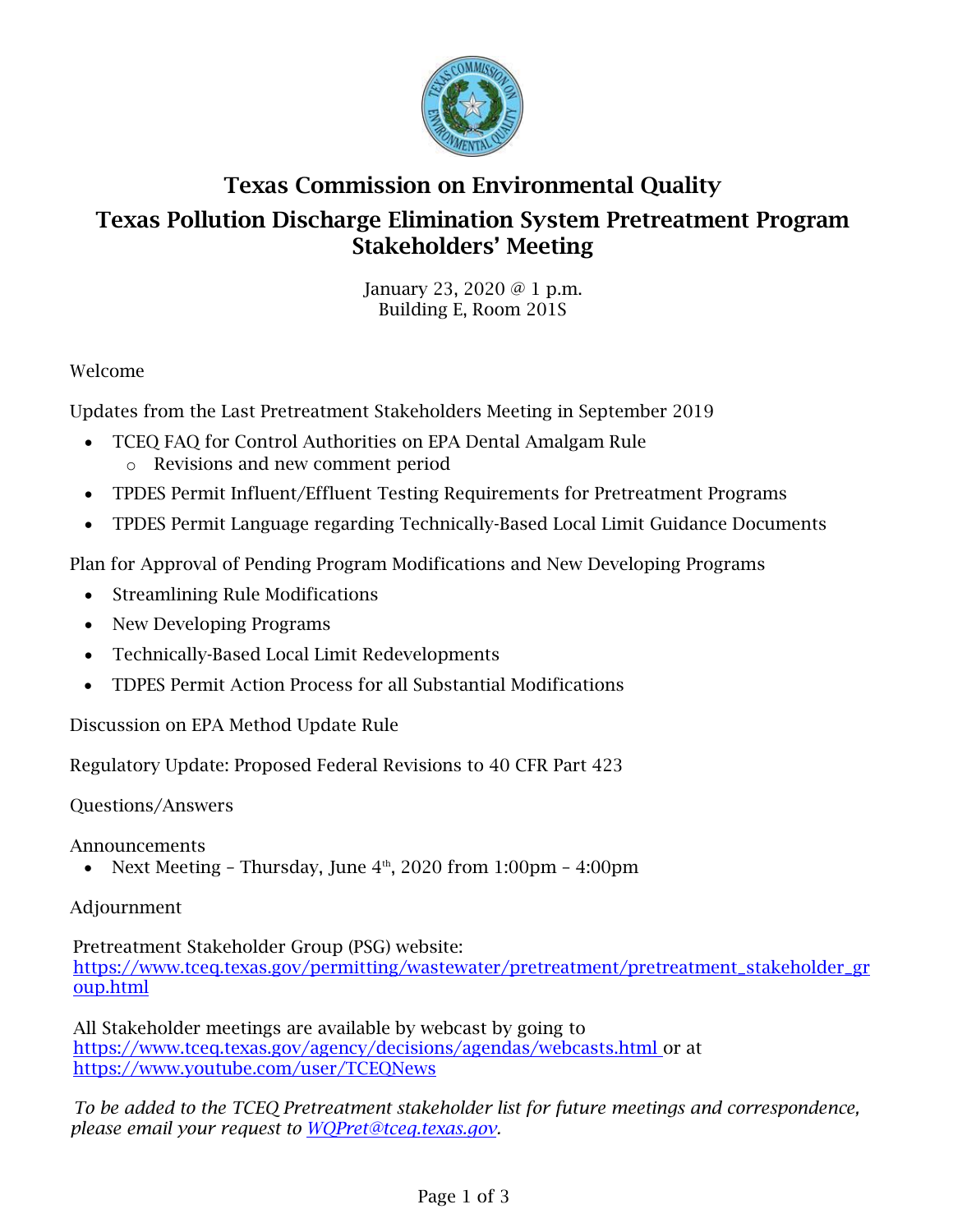## TPDES Pretreatment Program Stakeholders' Meeting Notes / Follow-up Items

#### TCEQ FAQ for Control Authorities on EPA Dental Amalgam Rule:

The revised FAQ was provided to stakeholders, and new comment period was provided. The TCEQ stated that approved pretreatment programs have discretion in how they would like to enforce against instances of noncompliance with the rule. The TCEQ also stated that any enforcement actions taken against dental offices need to be done accordance with the approved program.

## TPDES Permit Influent/Effluent Testing Requirements for Approved Pretreatment Programs:

The TCEQ discussed a recent proposal to remove or reduce sampling requirements for pesticides/organics when historical analytical data indicates the concentrations of these parameters are nondetectable. The TCEQ inquired with EPA about the proposal, and EPA had questions and concerns that the TCEQ will follow up on. As of right now, the current influent/effluent testing requirements for all approved pretreatment programs that receive and treat industrial wastewater contributions will remain the same.

## TPDES Permit Language regarding Technically Based Local Limit Guidance Documents:

Stakeholders discussed the differences between the 1993 EPA Region 6 Guidance memo and the 2004 EPA Local Limits Development Guidance manual. The 1993 EPA Region 6 Guidance memo recommends that programs conduct six consecutive days of sampling for initial development of local limits as well as for each subsequent local limit redevelopment. The 2004 EPA Local Limits Development Guidance manual memo recommends that programs conduct seven to fourteen days of consecutive sampling for initial program development only, and it allows for the use of historical data in subsequent local limit redevelopment. The TCEQ has been implementing a hybrid of both of these EPA guidance documents, and some stakeholders prefer the 2004 EPA Local Limit Development Guidance manual over the 1993 EPA Region 6 Guidance memo because it allows for more flexibility in the local limit redevelopment process. The TCEQ will take the information provided during the meeting under further consideration.

## TPDES Permit Action Process for all Substantial Modifications:

The TCEQ plans to utilize the staff-initiated minor amendment process to approve the pending program modifications currently under review.

#### Discussion on EPA Method Update Rule:

The TCEQ provided a status update on the agency's implementation of the 2017 EPA Method Update Rule. The TCEQ will respond to all comments received on the proposed revisions to Appendix E of the Procedures to Implement the Texas Surface Water Quality Standards.